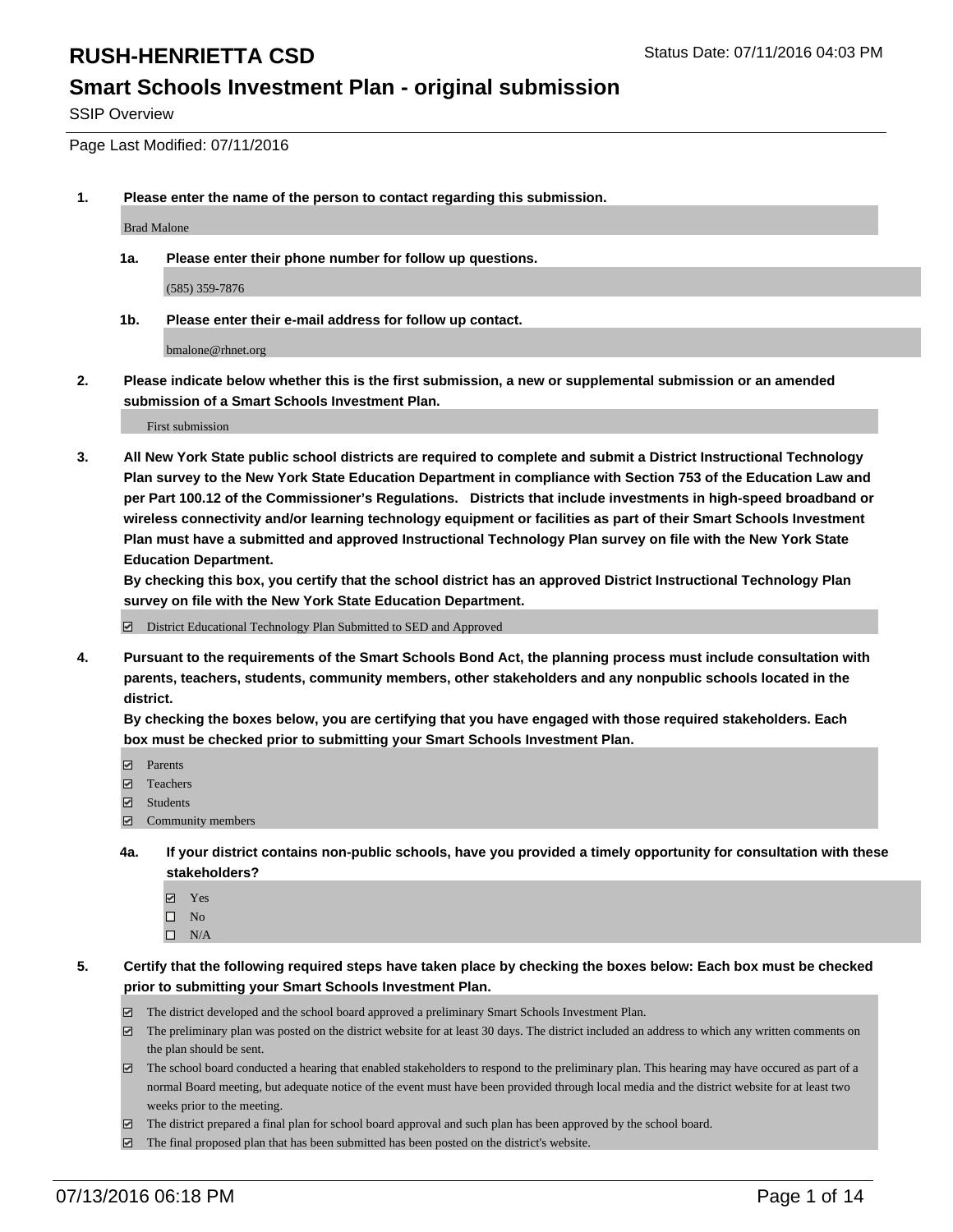### **Smart Schools Investment Plan - original submission**

SSIP Overview

Page Last Modified: 07/11/2016

**5a. Please upload the proposed Smart Schools Investment Plan (SSIP) that was posted on the district's website. Note that this should be different than your recently submitted Educational Technology Survey. The Final SSIP, as approved by the School Board, should also be posted on the website and remain there during the course of the projects contained therein.**

SMART Bond Planning Web Version.pdf SMART Bond Planning Web Version.pptx

**6. Please enter an estimate of the total number of students and staff that will benefit from this Smart Schools Investment Plan based on the cumulative projects submitted to date.**

5,350

**7. An LEA/School District may partner with one or more other LEA/School Districts to form a consortium to pool Smart Schools Bond Act funds for a project that meets all other Smart School Bond Act requirements. Each school district participating in the consortium will need to file an approved Smart Schools Investment Plan for the project and submit a signed Memorandum of Understanding that sets forth the details of the consortium including the roles of each respective district.**

 $\Box$  The district plans to participate in a consortium to partner with other school district(s) to implement a Smart Schools project.

**8. Please enter the name and 6-digit SED Code for each LEA/School District participating in the Consortium.**

| <b>Partner LEA/District</b> | <b>ISED BEDS Code</b> |
|-----------------------------|-----------------------|
| (No Response)               | (No Response)         |

**9. Please upload a signed Memorandum of Understanding with all of the participating Consortium partners.**

(No Response)

#### **10. Your district's Smart Schools Bond Act Allocation is:**

\$2,944,081

**11. Enter the budget sub-allocations by category that you are submitting for approval at this time. If you are not budgeting SSBA funds for a category, please enter 0 (zero.) If the value entered is \$0, you will not be required to complete that survey question.**

|                                       | Sub-<br>Allocations |
|---------------------------------------|---------------------|
| School Connectivity                   | 2,003,235           |
| Connectivity Projects for Communities | $\Omega$            |
| <b>Classroom Technology</b>           |                     |
| Pre-Kindergarten Classrooms           |                     |
| Replace Transportable Classrooms      |                     |
| High-Tech Security Features           | 940,846             |
| Totals:                               | 2,944,081.00        |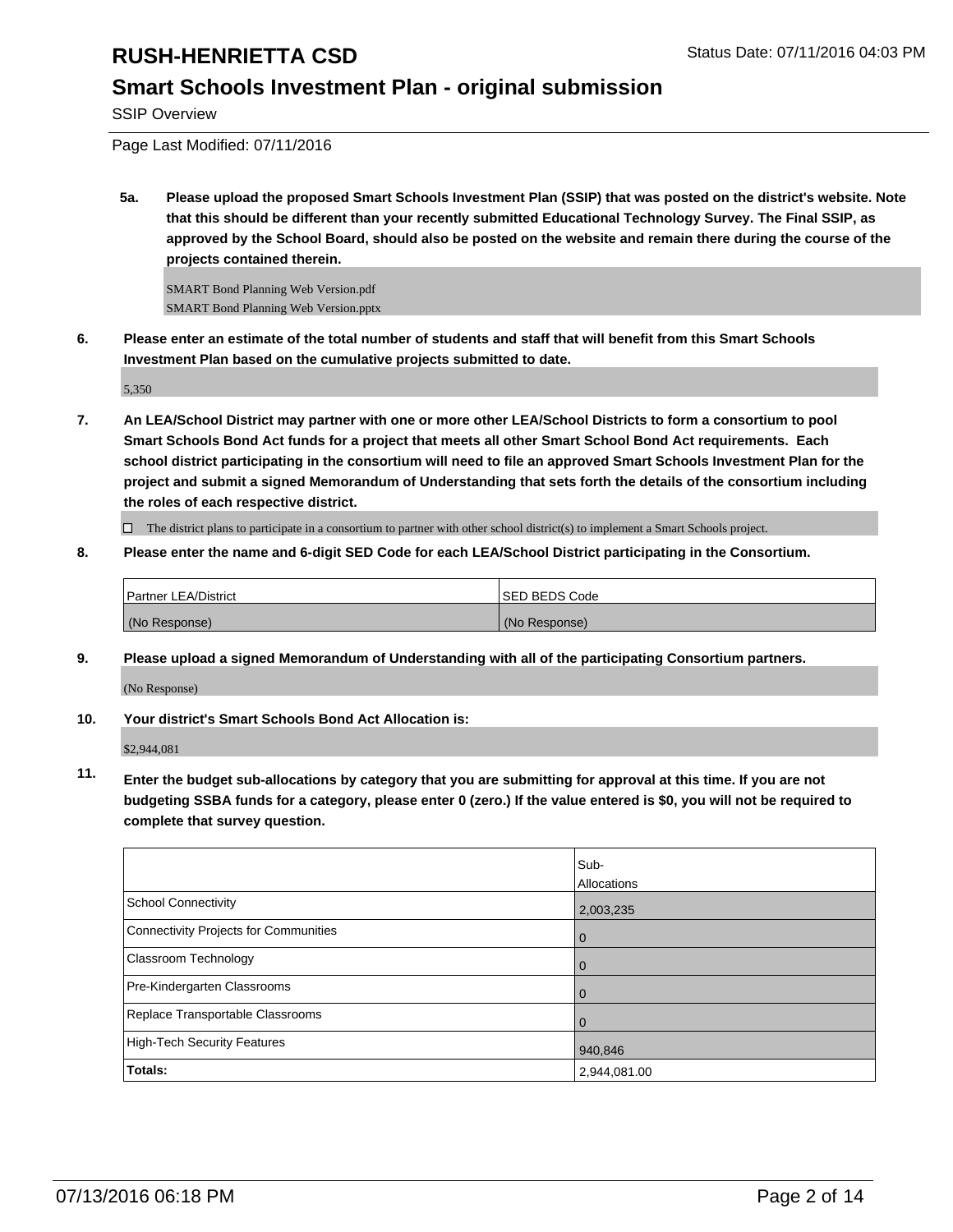#### **Smart Schools Investment Plan - original submission**

School Connectivity

Page Last Modified: 07/11/2016

- **1. In order for students and faculty to receive the maximum benefit from the technology made available under the Smart Schools Bond Act, their school buildings must possess sufficient connectivity infrastructure to ensure that devices can be used during the school day. Smart Schools Investment Plans must demonstrate that:**
	- **sufficient infrastructure that meets the Federal Communications Commission's 100 Mbps per 1,000 students standard currently exists in the buildings where new devices will be deployed, or**
	- **is a planned use of a portion of Smart Schools Bond Act funds, or**
	- **is under development through another funding source.**

**Smart Schools Bond Act funds used for technology infrastructure or classroom technology investments must increase the number of school buildings that meet or exceed the minimum speed standard of 100 Mbps per 1,000 students and staff within 12 months. This standard may be met on either a contracted 24/7 firm service or a "burstable" capability. If the standard is met under the burstable criteria, it must be:**

**1. Specifically codified in a service contract with a provider, and**

**2. Guaranteed to be available to all students and devices as needed, particularly during periods of high demand, such as computer-based testing (CBT) periods.**

**Please describe how your district already meets or is planning to meet this standard within 12 months of plan submission.**

**We currently surpass this standard now with our contracted 1gb (burstable to 4gb) bandwidth out to the Internet and our 10gb connections between buildings. We have 5,300 enrolled students.**

- **1a. If a district believes that it will be impossible to meet this standard within 12 months, it may apply for a waiver of this requirement, as described on the Smart Schools website. The waiver must be filed and approved by SED prior to submitting this survey.**
	- $\Box$  By checking this box, you are certifying that the school district has an approved waiver of this requirement on file with the New York State Education Department.

#### **2. Connectivity Speed Calculator (Required)**

|                  | Number of<br>Students | Multiply by<br>100 Kbps | Divide by 1000 Current Speed<br>to Convert to<br>Required<br>Speed in Mb | lin Mb | Expected<br>Speed to be<br>Attained Within Required<br>12 Months | <b>Expected Date</b><br><b>When</b><br>Speed Will be<br><b>Met</b> |
|------------------|-----------------------|-------------------------|--------------------------------------------------------------------------|--------|------------------------------------------------------------------|--------------------------------------------------------------------|
| Calculated Speed | 5.300                 | 530,000                 | 530                                                                      | 4000   | 4000                                                             | currently met                                                      |

#### **3. Describe how you intend to use Smart Schools Bond Act funds for high-speed broadband and/or wireless connectivity projects in school buildings.**

**We will be upgrading all wireless access points to 802.11ac Wave 2 over the next five years. We will also be adding an additional access points to ensure coverage and density in all areas of our buildings. We will also be adopting 2.5 GBPS switch technology in our network closets throughout the district. Finally, we will be replacing all CAT5 wiring in our elementary buildings with CAT6.**

**4. Describe the linkage between the district's District Instructional Technology Plan and the proposed projects. (There should be a link between your response to this question and your response to Question 1 in Part E. Curriculum and Instruction "What are the district's plans to use digital connectivity and technology to improve teaching and learning?)**

**As our district extends our 1:1 program to all of our schools, these additional and upgraded access points, switches and new wiring will ensure that those devices will have the speed and reliability needed to make the use of technology in the classroom seamless and meaningful. When our wireless infrastructure is robust enough to support 1:1, teachers can design lessons that integrate technology in powerful ways.**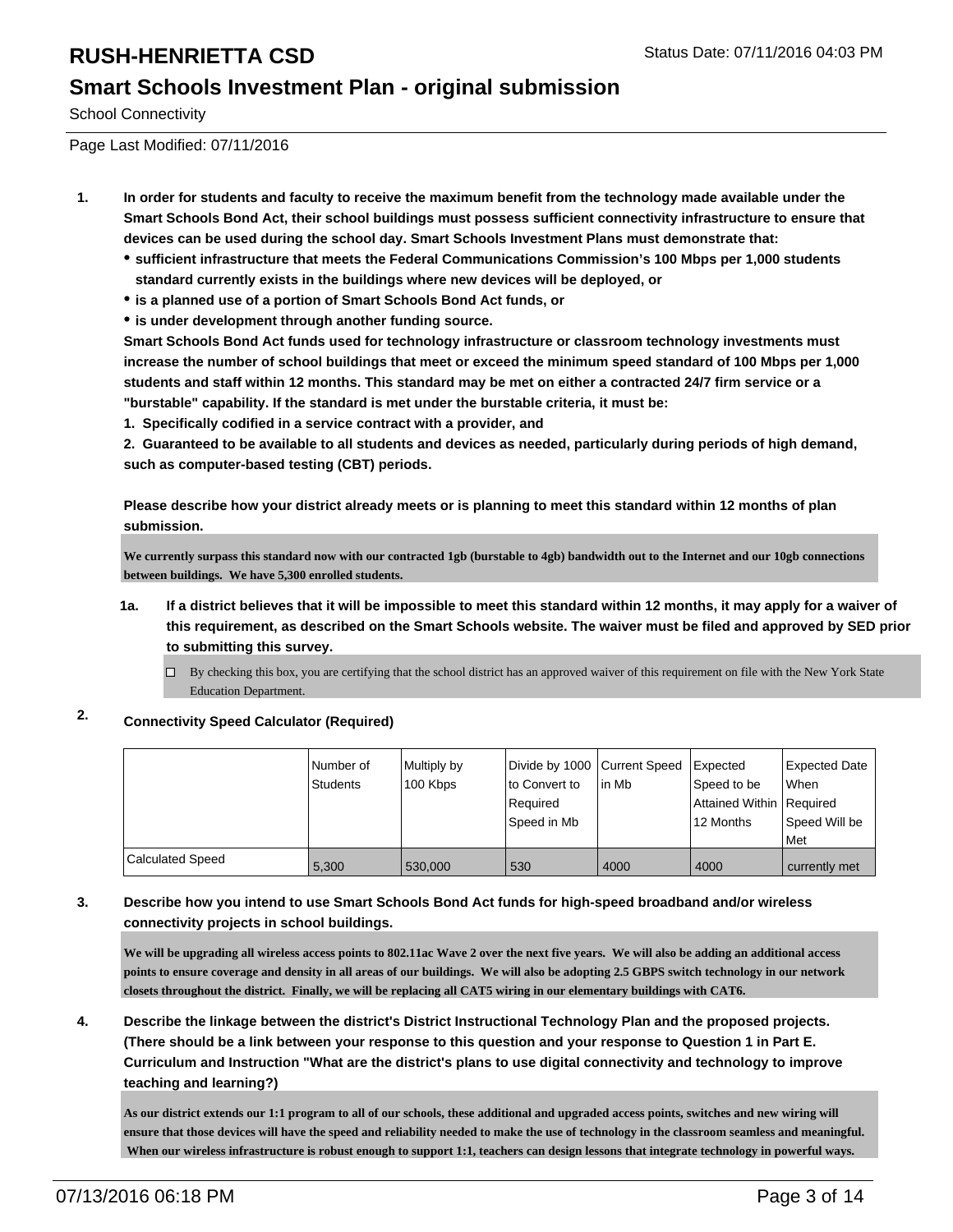#### **Smart Schools Investment Plan - original submission**

School Connectivity

Page Last Modified: 07/11/2016

**5. If the district wishes to have students and staff access the Internet from wireless devices within the school building, or in close proximity to it, it must first ensure that it has a robust Wi-Fi network in place that has sufficient bandwidth to meet user demand.**

**Please describe how you have quantified this demand and how you plan to meet this demand.**

**To quantify this demand, we have tracked usage and growth patterns in both district devices and the number of personal devices connecting to our guest wireless and extrapolated our needs over the next five years. The additional and upgraded wireless access points will help us meet the anticipated demand.**

**6. As indicated on Page 5 of the guidance, the Office of Facilities Planning will have to conduct a preliminary review of all capital projects, including connectivity projects.**

| <b>Project Number</b> |
|-----------------------|
| 26-17-01-06-7-999-BA1 |
| 26-17-01-06-7-999-012 |

**7. Certain high-tech security and connectivity infrastructure projects may be eligible for an expedited review process as determined by the Office of Facilities Planning.**

**Was your project deemed eligible for streamlined review?**

Yes

**7a. Districts that choose the Streamlined Review Process will be required to certify that they have reviewed all installations with their licensed architect or engineer of record and provide that person's name and license number. The licensed professional must review the products and proposed method of installation prior to implementation and review the work during and after completion in order to affirm that the work was codecompliant, if requested.**

 $\Box$  I certify that I have reviewed all installations with a licensed architect or engineer of record.

**8. Include the name and license number of the architect or engineer of record.**

| Name          | License Number |
|---------------|----------------|
| David Kaye    | 271051         |
| (No Response) | (No Response)  |

**9. If you are submitting an allocation for School Connectivity complete this table. Note that the calculated Total at the bottom of the table must equal the Total allocation for this category that you entered in the SSIP Overview overall budget.**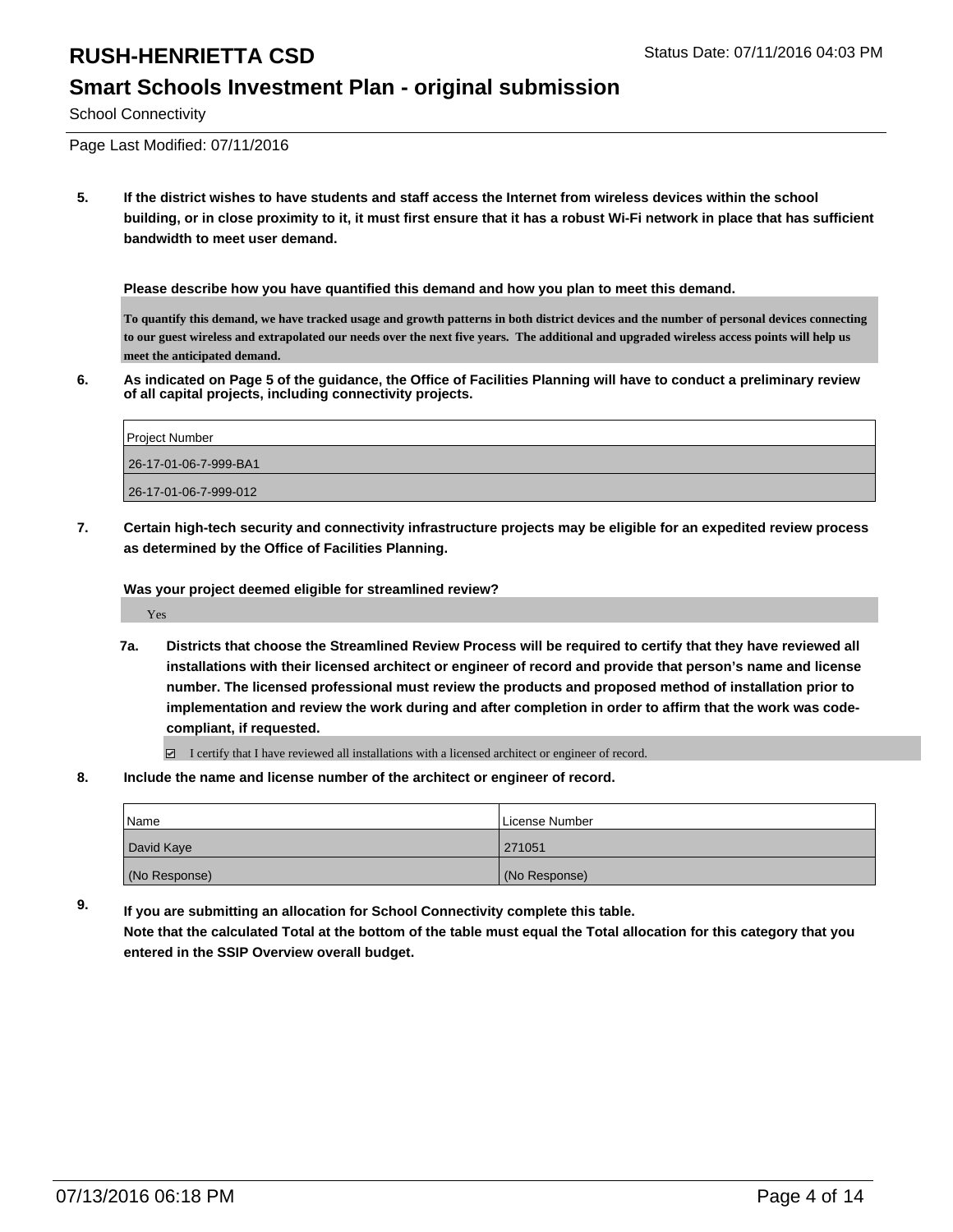# **Smart Schools Investment Plan - original submission**

School Connectivity

Page Last Modified: 07/11/2016

|                                            | Sub-          |
|--------------------------------------------|---------------|
|                                            | Allocation    |
| Network/Access Costs                       | 1,445,000     |
| <b>Outside Plant Costs</b>                 | (No Response) |
| School Internal Connections and Components | 558,235       |
| Professional Services                      | (No Response) |
| Testing                                    | (No Response) |
| <b>Other Upfront Costs</b>                 | (No Response) |
| <b>Other Costs</b>                         | (No Response) |
| Totals:                                    | 2,003,235.00  |

| Select the allowable expenditure<br>type.<br>Repeat to add another item under<br>each type. | Item to be purchased          | Quantity | Cost per Item | <b>Total Cost</b> |
|---------------------------------------------------------------------------------------------|-------------------------------|----------|---------------|-------------------|
| Network/Access Costs                                                                        | <b>Wireless Access Points</b> | 750      | 847           | 635,000           |
| Network/Access Costs                                                                        | <b>Redundant Controllers</b>  | 5        | 10.000        | 50,000            |
| Network/Access Costs                                                                        | Top of Rack POE Switch        | 55       | 7,273         | 400.000           |
| Network/Access Costs                                                                        | <b>Edge Switch</b>            | 102      | 3,529         | 360,000           |
| <b>Connections/Components</b>                                                               | <b>CAT6</b> Ethernet wiring   |          | 558,235       | 558,235           |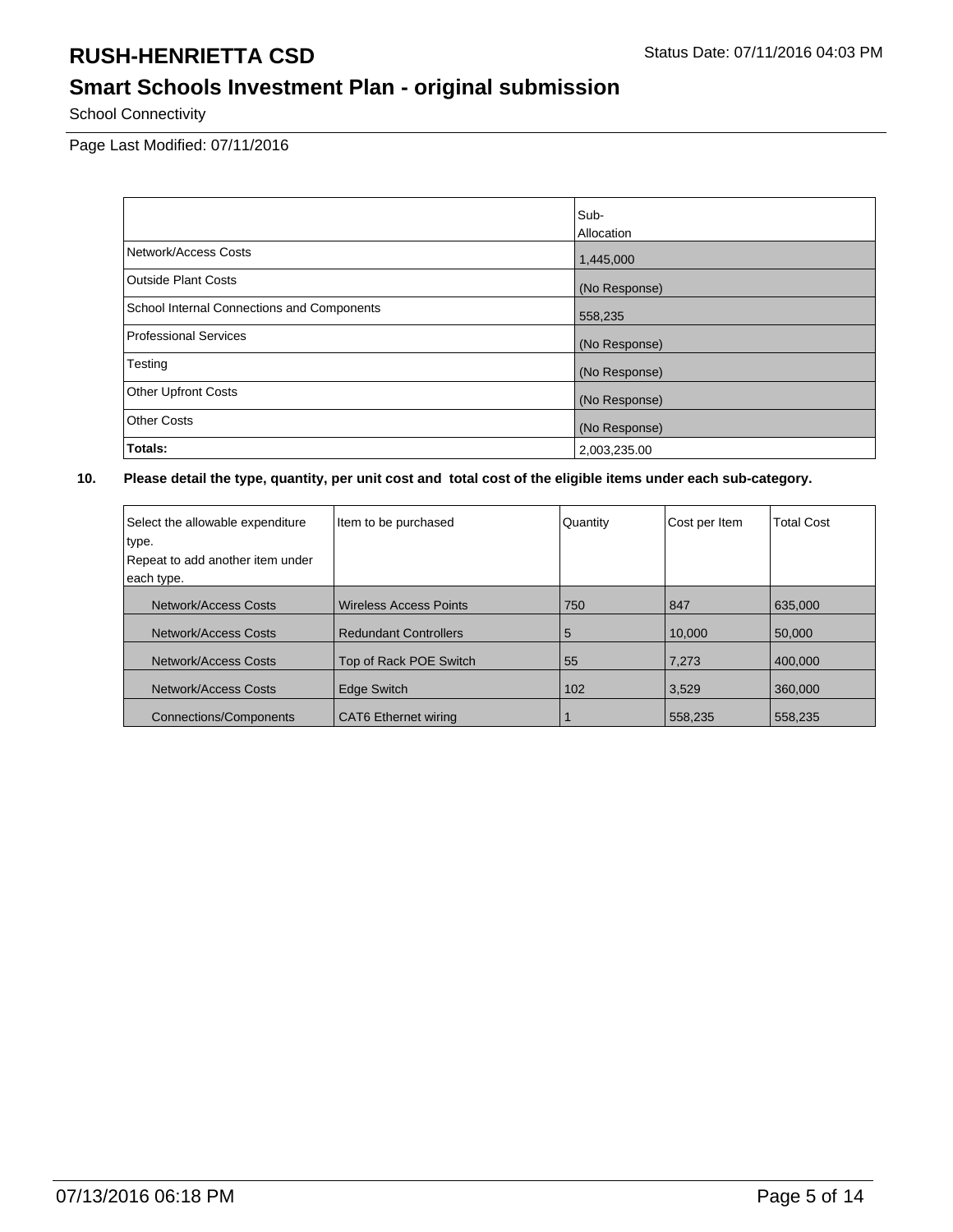### **Smart Schools Investment Plan - original submission**

Community Connectivity (Broadband and Wireless)

**1. Describe how you intend to use Smart Schools Bond Act funds for high-speed broadband and/or wireless connectivity projects in the community.**

(No Response)

**2. Please describe how the proposed project(s) will promote student achievement and increase student and/or staff access to the Internet in a manner that enhances student learning and/or instruction outside of the school day and/or school building.**

(No Response)

**3. Community connectivity projects must comply with all the necessary local building codes and regulations (building and related permits are not required prior to plan submission).**

 $\Box$  I certify that we will comply with all the necessary local building codes and regulations.

**4. Please describe the physical location of the proposed investment.**

(No Response)

**5. Please provide the initial list of partners participating in the Community Connectivity Broadband Project, along with their Federal Tax Identification (Employer Identification) number.**

| <b>Project Partners</b> | <b>IFederal ID#</b> |
|-------------------------|---------------------|
| (No Response)           | (No Response)       |

**6. If you are submitting an allocation for Community Connectivity, complete this table.**

**Note that the calculated Total at the bottom of the table must equal the Total allocation for this category that you entered in the SSIP Overview overall budget.**

|                                    | Sub-Allocation |
|------------------------------------|----------------|
| Network/Access Costs               | (No Response)  |
| Outside Plant Costs                | (No Response)  |
| Tower Costs                        | (No Response)  |
| <b>Customer Premises Equipment</b> | (No Response)  |
| Professional Services              | (No Response)  |
| Testing                            | (No Response)  |
| <b>Other Upfront Costs</b>         | (No Response)  |
| Other Costs                        | (No Response)  |
| Totals:                            |                |

| Select the allowable expenditure | litem to be purchased | Quantity      | Cost per Item | <b>Total Cost</b> |
|----------------------------------|-----------------------|---------------|---------------|-------------------|
| type.                            |                       |               |               |                   |
| Repeat to add another item under |                       |               |               |                   |
| each type.                       |                       |               |               |                   |
| (No Response)                    | (No Response)         | (No Response) | (No Response) | (No Response)     |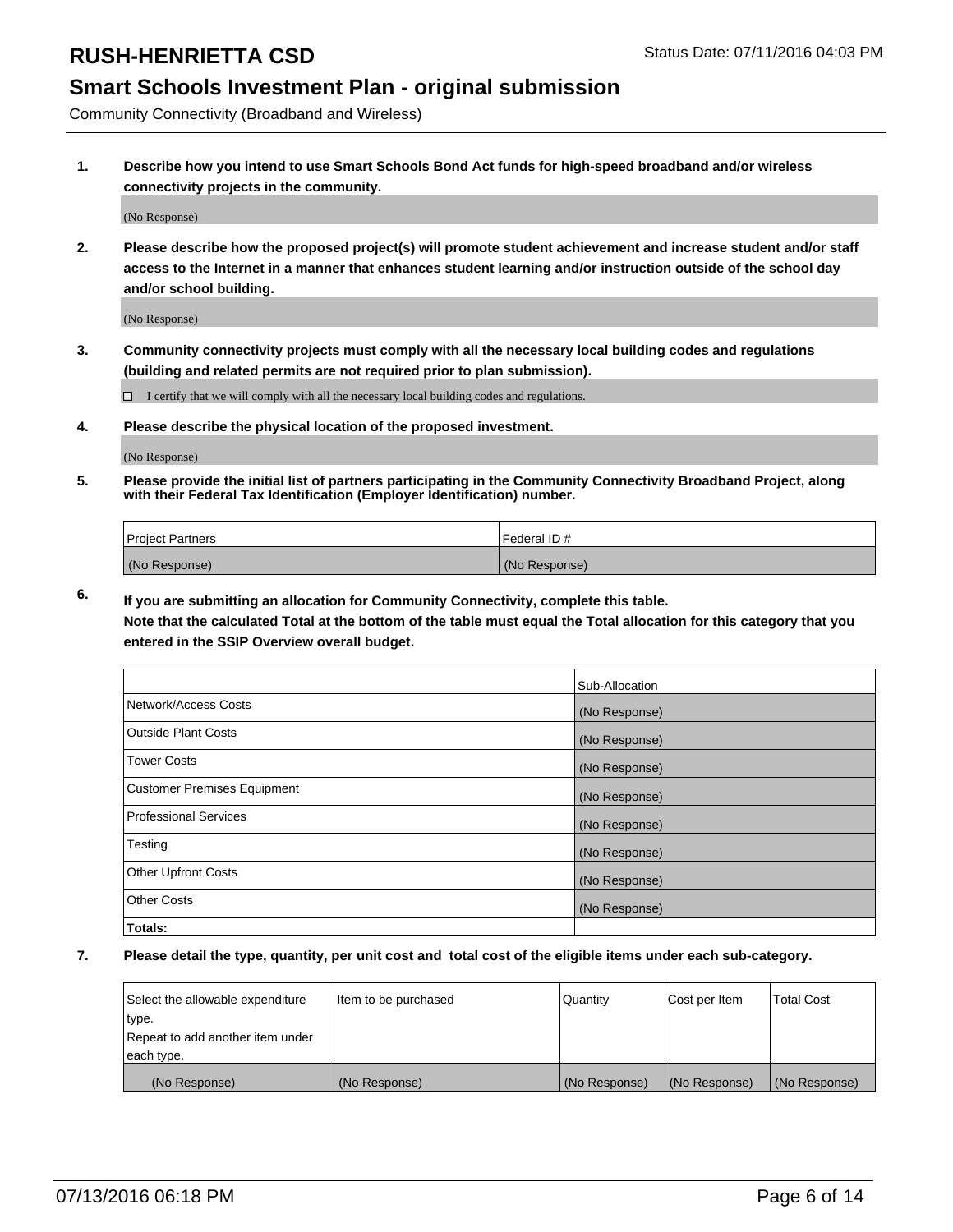### **Smart Schools Investment Plan - original submission**

Classroom Learning Technology

**1. In order for students and faculty to receive the maximum benefit from the technology made available under the Smart Schools Bond Act, their school buildings must possess sufficient connectivity infrastructure to ensure that devices can be used during the school day. Smart Schools Investment Plans must demonstrate that sufficient infrastructure that meets the Federal Communications Commission's 100 Mbps per 1,000 students standard currently exists in the buildings where new devices will be deployed, or is a planned use of a portion of Smart Schools Bond Act funds, or is under development through another funding source.**

**Smart Schools Bond Act funds used for technology infrastructure or classroom technology investments must increase the number of school buildings that meet or exceed the minimum speed standard of 100 Mbps per 1,000 students and staff within 12 months. This standard may be met on either a contracted 24/7 firm service or a "burstable" capability. If the standard is met under the burstable criteria, it must be:**

**1. Specifically codified in a service contract with a provider, and**

**2. Guaranteed to be available to all students and devices as needed, particularly during periods of high demand, such as computer-based testing (CBT) periods.**

**Please describe how your district already meets or is planning to meet this standard within 12 months of plan submission.**

(No Response)

**1a. If a district believes that it will be impossible to meet this standard within 12 months, it may apply for a waiver of this requirement, as described on the Smart Schools website. The waiver must be filed and approved by SED prior to submitting this survey.**

 $\Box$  By checking this box, you are certifying that the school district has an approved waiver of this requirement on file with the New York State Education Department.

#### **2. Connectivity Speed Calculator (Required)**

|                  | Number of<br><b>Students</b> | Multiply by<br>100 Kbps | Divide by 1000 Current Speed<br>Ito Convert to<br>Required<br>Speed in Mb | lin Mb           | Expected<br>Speed to be<br>Attained Within Required<br>12 Months | Expected Date<br>l When<br>Speed Will be<br>l Met |
|------------------|------------------------------|-------------------------|---------------------------------------------------------------------------|------------------|------------------------------------------------------------------|---------------------------------------------------|
| Calculated Speed | (No<br>Response)             | (No Response)           | (No<br>Response)                                                          | (No<br>Response) | (No<br>Response)                                                 | (No<br>Response)                                  |

**3. If the district wishes to have students and staff access the Internet from wireless devices within the school building, or in close proximity to it, it must first ensure that it has a robust Wi-Fi network in place that has sufficient bandwidth to meet user demand.**

**Please describe how you have quantified this demand and how you plan to meet this demand.**

(No Response)

**4. All New York State public school districts are required to complete and submit an Instructional Technology Plan survey to the New York State Education Department in compliance with Section 753 of the Education Law and per Part 100.12 of the Commissioner's Regulations.**

**Districts that include educational technology purchases as part of their Smart Schools Investment Plan must have a submitted and approved Instructional Technology Plan survey on file with the New York State Education Department.**

 $\Box$  By checking this box, you are certifying that the school district has an approved Instructional Technology Plan survey on file with the New York State Education Department.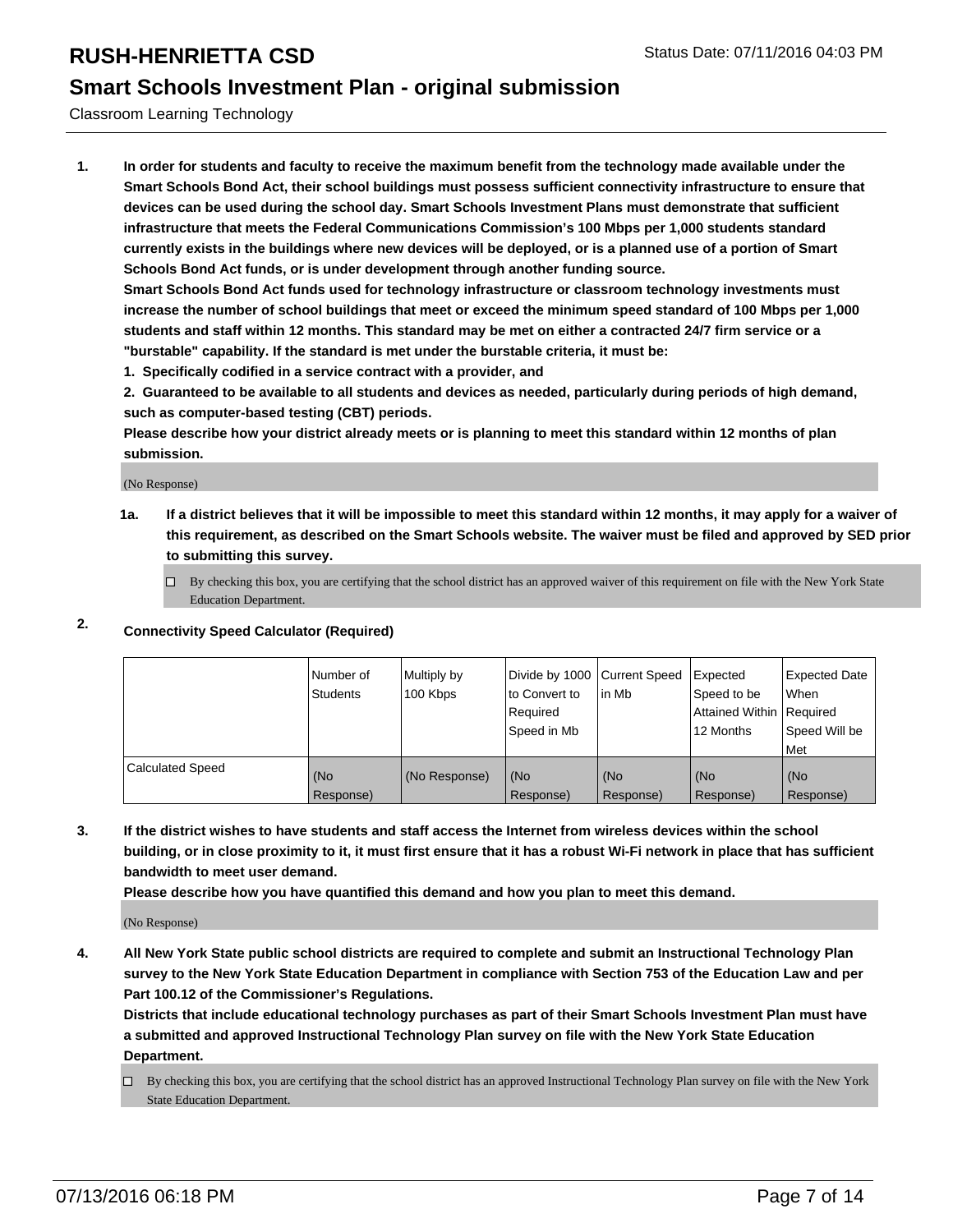### **Smart Schools Investment Plan - original submission**

Classroom Learning Technology

**5. Describe the devices you intend to purchase and their compatibility with existing or planned platforms or systems. Specifically address the adequacy of each facility's electrical, HVAC and other infrastructure necessary to install and support the operation of the planned technology.**

(No Response)

- **6. Describe how the proposed technology purchases will:**
	- **> enhance differentiated instruction;**
	- **> expand student learning inside and outside the classroom;**
	- **> benefit students with disabilities and English language learners; and**
	- **> contribute to the reduction of other learning gaps that have been identified within the district.**

**The expectation is that districts will place a priority on addressing the needs of students who struggle to succeed in a rigorous curriculum. Responses in this section should specifically address this concern and align with the district's Instructional Technology Plan (in particular Question 2 of E. Curriculum and Instruction: "Does the district's instructional technology plan address the needs of students with disabilities to ensure equitable access to instruction, materials and assessments?" and Question 3 of the same section: "Does the district's instructional technology plan address the provision of assistive technology specifically for students with disabilities to ensure access to and participation in the general curriculum?"**

(No Response)

**7. Where appropriate, describe how the proposed technology purchases will enhance ongoing communication with parents and other stakeholders and help the district facilitate technology-based regional partnerships, including distance learning and other efforts.**

(No Response)

**8. Describe the district's plan to provide professional development to ensure that administrators, teachers and staff can employ the technology purchased to enhance instruction successfully.**

**Note: This response should be aligned and expanded upon in accordance with your district's response to Question 1 of F. Professional Development of your Instructional Technology Plan: "Please provide a summary of professional development offered to teachers and staff, for the time period covered by this plan, to support technology to enhance teaching and learning. Please include topics, audience and method of delivery within your summary."**

(No Response)

- **9. Districts must contact the SUNY/CUNY teacher preparation program that supplies the largest number of the district's new teachers to request advice on innovative uses and best practices at the intersection of pedagogy and educational technology.**
	- $\Box$  By checking this box, you certify that you have contacted the SUNY/CUNY teacher preparation program that supplies the largest number of your new teachers to request advice on these issues.
- **10. A district whose Smart Schools Investment Plan proposes the purchase of technology devices and other hardware must account for nonpublic schools in the district.**

**Are there nonpublic schools within your school district?**

□ Yes

 $\square$  No

**11. Nonpublic Classroom Technology Loan Calculator The Smart Schools Bond Act provides that any Classroom Learning Technology purchases made using Smart**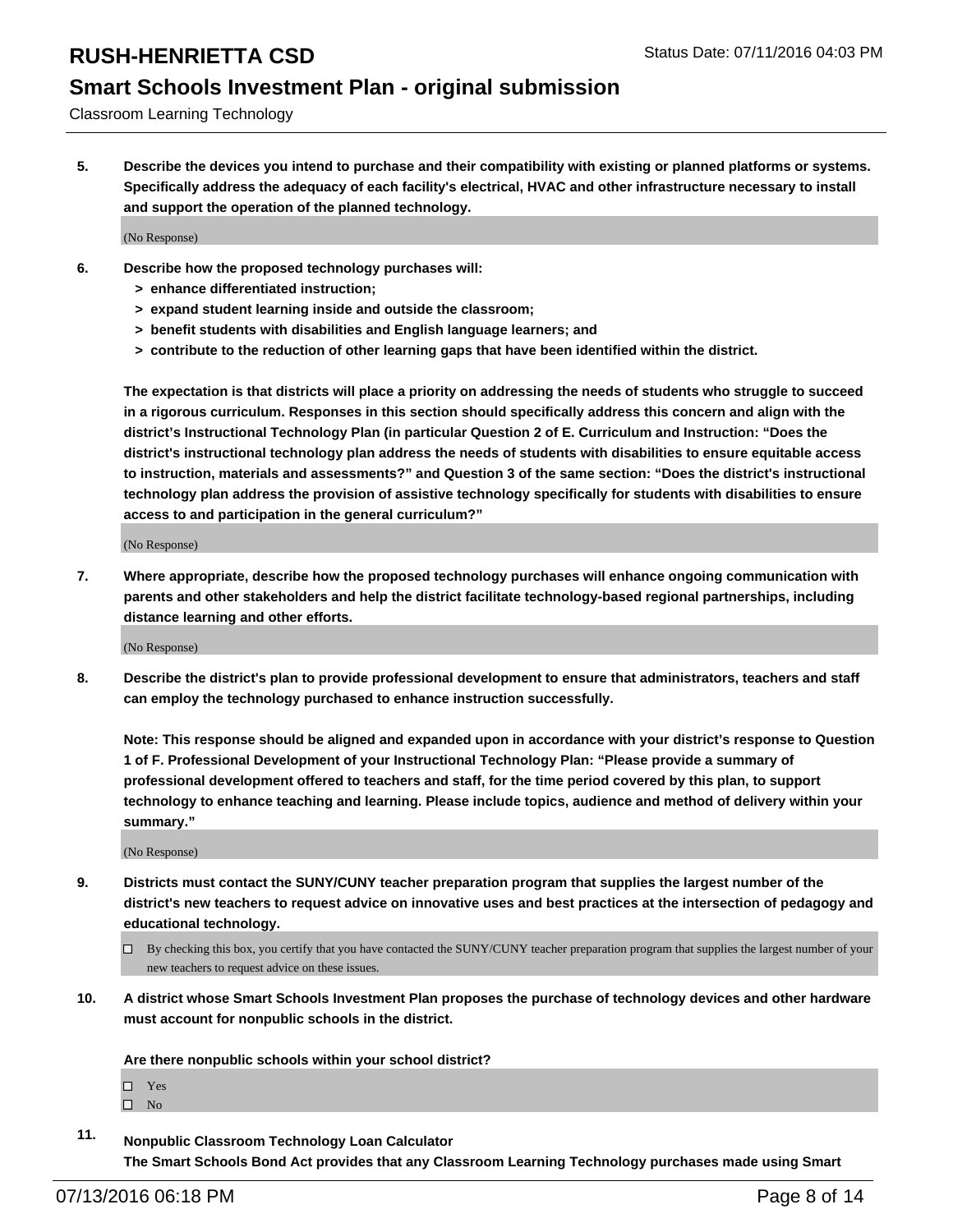### **Smart Schools Investment Plan - original submission**

Classroom Learning Technology

**Schools funds shall be lent, upon request, to nonpublic schools in the district. However, no school district shall be required to loan technology in amounts greater than the total obtained and spent on technology pursuant to the Smart Schools Bond Act and the value of such loan may not exceed the total of \$250 multiplied by the nonpublic school enrollment in the base year at the time of enactment. See:**

**http://www.p12.nysed.gov/mgtserv/smart\_schools/docs/Smart\_Schools\_Bond\_Act\_Guidance\_04.27.15\_Final.pdf.**

|                                     | 1. Classroom<br>Technology<br>Sub-allocation | 2. Public<br>l Enrollment<br>$(2014 - 15)$ | 3. Nonpublic<br>l Enrollment<br>$(2014 - 15)$ | l 4. Sum of<br>Public and<br>l Nonpublic<br>Enrollment | 5. Total Per<br>Pupil Sub-<br>lallocation | 6. Total<br>Nonpublic Loan<br>Amount                                                          |
|-------------------------------------|----------------------------------------------|--------------------------------------------|-----------------------------------------------|--------------------------------------------------------|-------------------------------------------|-----------------------------------------------------------------------------------------------|
| Calculated Nonpublic Loan<br>Amount |                                              |                                            |                                               |                                                        |                                           | (No Response)   (No Response)   (No Response)   (No Response)   (No Response)   (No Response) |

**12. To ensure the sustainability of technology purchases made with Smart Schools funds, districts must demonstrate a long-term plan to maintain and replace technology purchases supported by Smart Schools Bond Act funds. This sustainability plan shall demonstrate a district's capacity to support recurring costs of use that are ineligible for Smart Schools Bond Act funding such as device maintenance, technical support, Internet and wireless fees, maintenance of hotspots, staff professional development, building maintenance and the replacement of incidental items. Further, such a sustainability plan shall include a long-term plan for the replacement of purchased devices and equipment at the end of their useful life with other funding sources.**

 $\Box$  By checking this box, you certify that the district has a sustainability plan as described above.

**13. Districts must ensure that devices purchased with Smart Schools Bond funds will be distributed, prepared for use, maintained and supported appropriately. Districts must maintain detailed device inventories in accordance with generally accepted accounting principles.**

By checking this box, you certify that the district has a distribution and inventory management plan and system in place.

**14. If you are submitting an allocation for Classroom Learning Technology complete this table. Note that the calculated Total at the bottom of the table must equal the Total allocation for this category that you entered in the SSIP Overview overall budget.**

|                          | Sub-Allocation |
|--------------------------|----------------|
| Interactive Whiteboards  | (No Response)  |
| Computer Servers         | (No Response)  |
| <b>Desktop Computers</b> | (No Response)  |
| Laptop Computers         | (No Response)  |
| <b>Tablet Computers</b>  | (No Response)  |
| Other Costs              | (No Response)  |
| Totals:                  |                |

| Select the allowable expenditure | I Item to be Purchased | Quantity      | Cost per Item | <b>Total Cost</b> |
|----------------------------------|------------------------|---------------|---------------|-------------------|
| type.                            |                        |               |               |                   |
| Repeat to add another item under |                        |               |               |                   |
| each type.                       |                        |               |               |                   |
| (No Response)                    | (No Response)          | (No Response) | (No Response) | (No Response)     |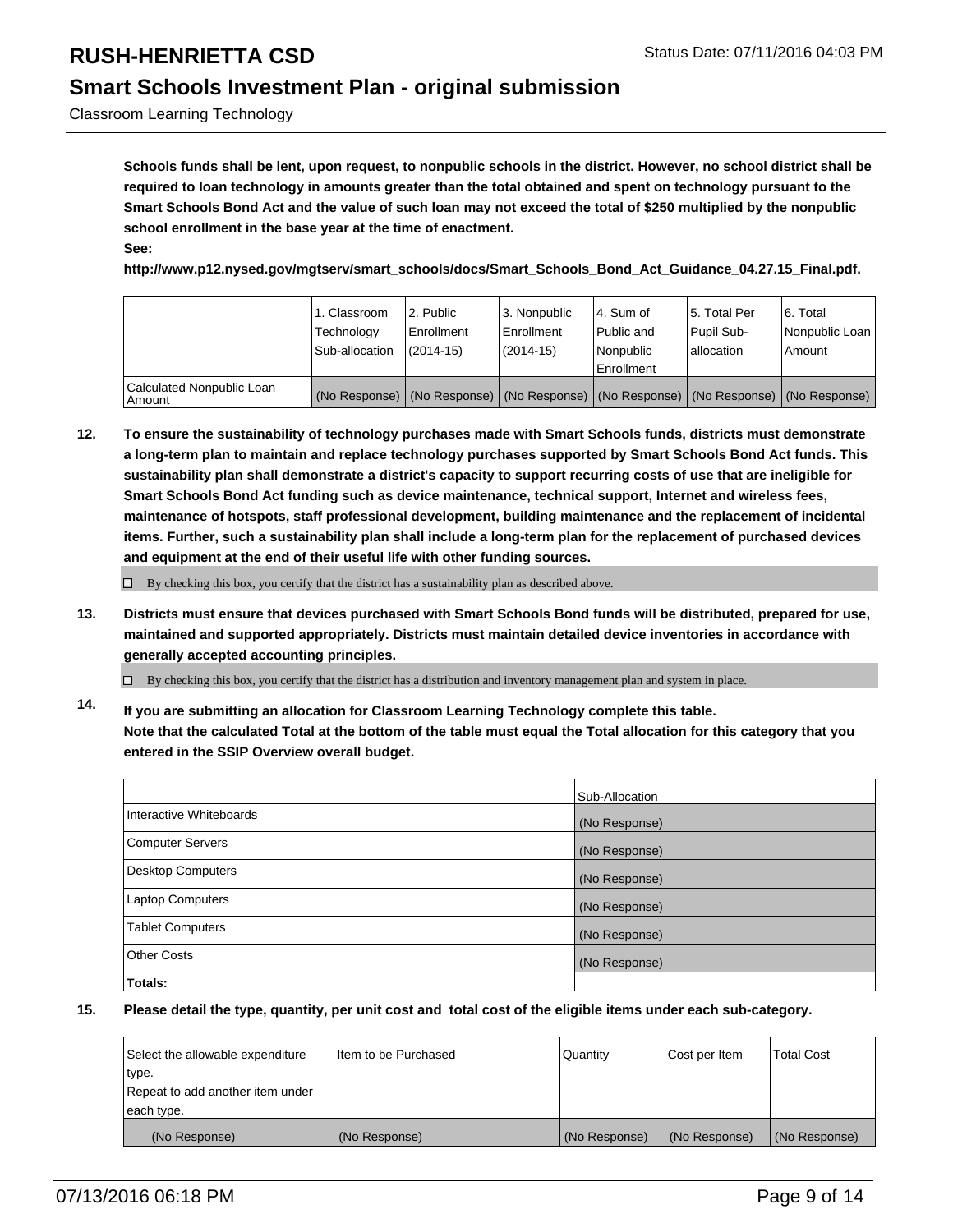### **Smart Schools Investment Plan - original submission**

Pre-Kindergarten Classrooms

**1. Provide information regarding how and where the district is currently serving pre-kindergarten students and justify the need for additional space with enrollment projections over 3 years.**

(No Response)

- **2. Describe the district's plan to construct, enhance or modernize education facilities to accommodate prekindergarten programs. Such plans must include:**
	- **Specific descriptions of what the district intends to do to each space;**
	- **An affirmation that pre-kindergarten classrooms will contain a minimum of 900 square feet per classroom;**
	- **The number of classrooms involved;**
	- **The approximate construction costs per classroom; and**
	- **Confirmation that the space is district-owned or has a long-term lease that exceeds the probable useful life of the improvements.**

(No Response)

**3. Smart Schools Bond Act funds may only be used for capital construction costs. Describe the type and amount of additional funds that will be required to support ineligible ongoing costs (e.g. instruction, supplies) associated with any additional pre-kindergarten classrooms that the district plans to add.**

(No Response)

**4. All plans and specifications for the erection, repair, enlargement or remodeling of school buildings in any public school district in the State must be reviewed and approved by the Commissioner. Districts that plan capital projects using their Smart Schools Bond Act funds will undergo a Preliminary Review Process by the Office of Facilities Planning.**

| Project Number |  |
|----------------|--|
| (No Response)  |  |

**5. If you have made an allocation for Pre-Kindergarten Classrooms, complete this table. Note that the calculated Total at the bottom of the table must equal the Total allocation for this category that you**

**entered in the SSIP Overview overall budget.**

|                                          | Sub-Allocation |
|------------------------------------------|----------------|
| Construct Pre-K Classrooms               | (No Response)  |
| Enhance/Modernize Educational Facilities | (No Response)  |
| Other Costs                              | (No Response)  |
| Totals:                                  |                |

| Select the allowable expenditure | Item to be purchased | Quantity      | Cost per Item | <b>Total Cost</b> |
|----------------------------------|----------------------|---------------|---------------|-------------------|
| type.                            |                      |               |               |                   |
| Repeat to add another item under |                      |               |               |                   |
| each type.                       |                      |               |               |                   |
| (No Response)                    | (No Response)        | (No Response) | (No Response) | (No Response)     |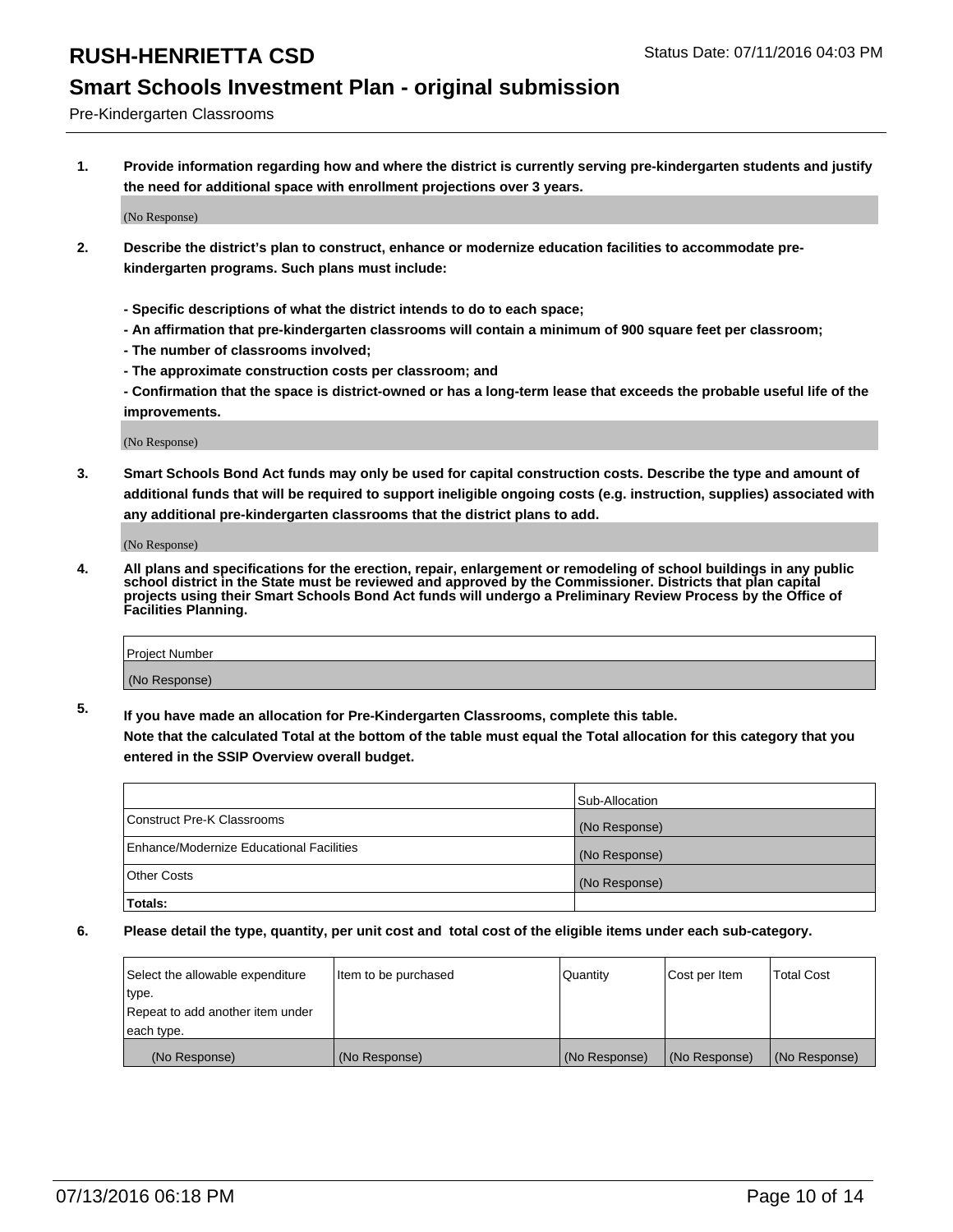## **Smart Schools Investment Plan - original submission**

Replace Transportable Classrooms

**1. Describe the district's plan to construct, enhance or modernize education facilities to provide high-quality instructional space by replacing transportable classrooms.**

(No Response)

**2. All plans and specifications for the erection, repair, enlargement or remodeling of school buildings in any public school district in the State must be reviewed and approved by the Commissioner. Districts that plan capital projects using their Smart Schools Bond Act funds will undergo a Preliminary Review Process by the Office of Facilities Planning.**

| Project Number |  |
|----------------|--|
| (No Response)  |  |

**3. For large projects that seek to blend Smart Schools Bond Act dollars with other funds, please note that Smart Schools Bond Act funds can be allocated on a pro rata basis depending on the number of new classrooms built that directly replace transportable classroom units.**

**If a district seeks to blend Smart Schools Bond Act dollars with other funds describe below what other funds are being used and what portion of the money will be Smart Schools Bond Act funds.**

(No Response)

**4. If you have made an allocation for Replace Transportable Classrooms, complete this table. Note that the calculated Total at the bottom of the table must equal the Total allocation for this category that you entered in the SSIP Overview overall budget.**

|                                                | Sub-Allocation |
|------------------------------------------------|----------------|
| Construct New Instructional Space              | (No Response)  |
| Enhance/Modernize Existing Instructional Space | (No Response)  |
| Other Costs                                    | (No Response)  |
| Totals:                                        |                |

| Select the allowable expenditure | Item to be purchased | Quantity      | Cost per Item | <b>Total Cost</b> |
|----------------------------------|----------------------|---------------|---------------|-------------------|
| type.                            |                      |               |               |                   |
| Repeat to add another item under |                      |               |               |                   |
| each type.                       |                      |               |               |                   |
| (No Response)                    | (No Response)        | (No Response) | (No Response) | (No Response)     |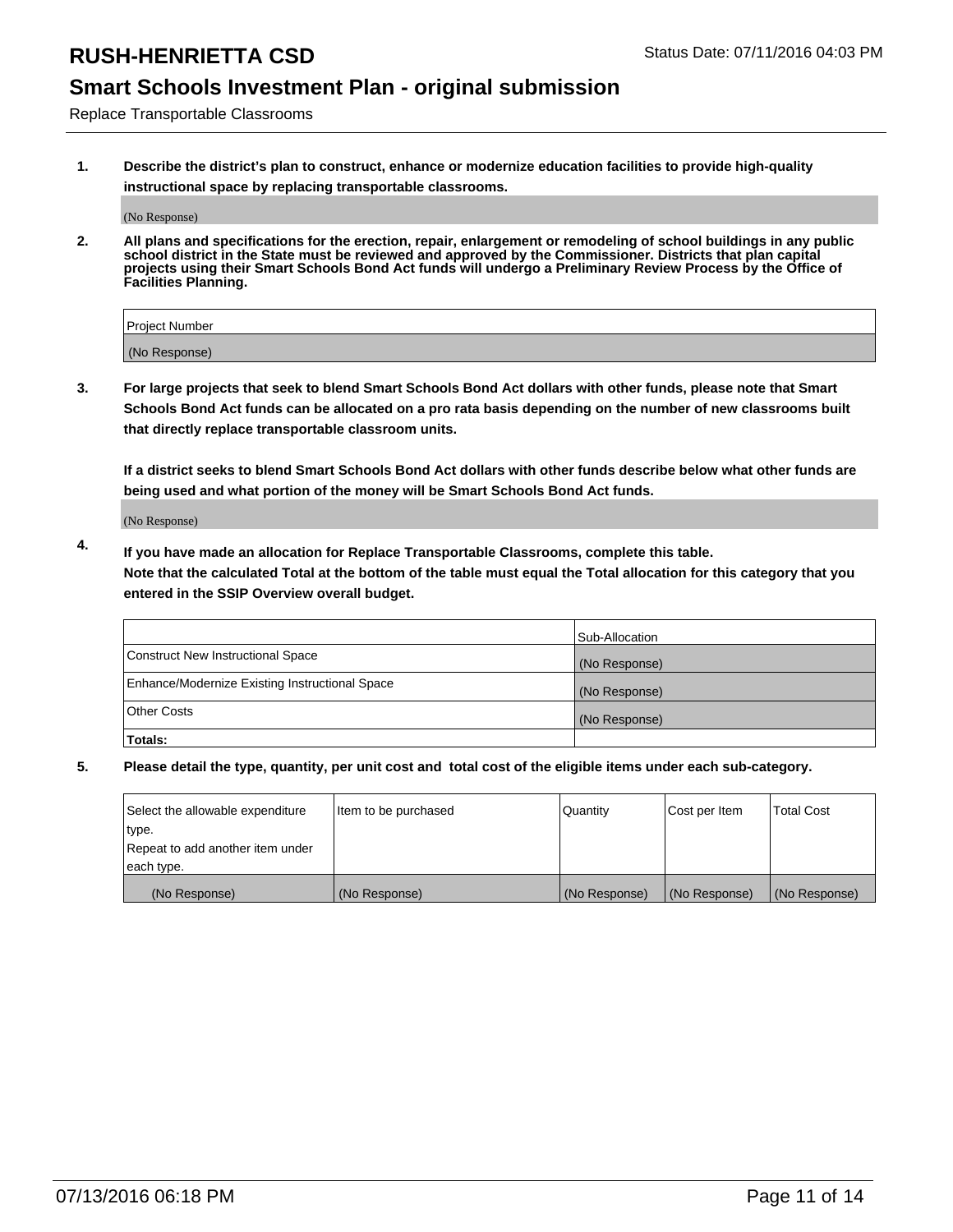#### **Smart Schools Investment Plan - original submission**

High-Tech Security Features

Page Last Modified: 07/11/2016

**1. Describe how you intend to use Smart Schools Bond Act funds to install high-tech security features in school buildings and on school campuses.**

**Our current mass notification / public address systems in all buildings are over 15 years old. We will be choosing a system with modern features: Signboard, synchronized clock, bell scheduler, two-way communication, scrolling text & configurable strobe flashers and provides emergency notification that can also be sent to cell phones.**

**We will also be replacing our current analog cameras with digital 16 MP ones and expanding the number of cameras in many of our Secondary buildings. To support these cameras, we will be replacing the security camera servers which are nearing end of life. We will replace the servers in each building to central storage, increasing capacity to allow for the recommended 30 day storage and onsite monitoring to be alerted faster of failures.**

**2. All plans and specifications for the erection, repair, enlargement or remodeling of school buildings in any public school district in the State must be reviewed and approved by the Commissioner. Districts that plan capital projects using their Smart Schools Bond Act funds will undergo a Preliminary Review Process by the Office of Facilities Planning.** 

| <b>Project Number</b> |  |
|-----------------------|--|
| 26-17-01-06-7-999-BA1 |  |

- **3. Was your project deemed eligible for streamlined Review?**
	- Yes
	- $\qquad \qquad$  No
	- **3a. Districts with streamlined projects must certify that they have reviewed all installations with their licensed architect or engineer of record, and provide that person's name and license number. The licensed professional must review the products and proposed method of installation prior to implementation and review the work during and after completion in order to affirm that the work was code-compliant, if requested.**
		- $\boxtimes$  By checking this box, you certify that the district has reviewed all installations with a licensed architect or engineer of record.
- **4. Include the name and license number of the architect or engineer of record.**

| Name       | License Number |
|------------|----------------|
| David Kaye | 271051         |

**5. If you have made an allocation for High-Tech Security Features, complete this table.**

**Note that the calculated Total at the bottom of the table must equal the Total allocation for this category that you entered in the SSIP Overview overall budget.**

|                                                      | Sub-Allocation |
|------------------------------------------------------|----------------|
| Capital-Intensive Security Project (Standard Review) | (No Response)  |
| <b>Electronic Security System</b>                    | 924,046        |
| <b>Entry Control System</b>                          | 16,800         |
| Approved Door Hardening Project                      | (No Response)  |
| <b>Other Costs</b>                                   | (No Response)  |
| Totals:                                              | 940,846.00     |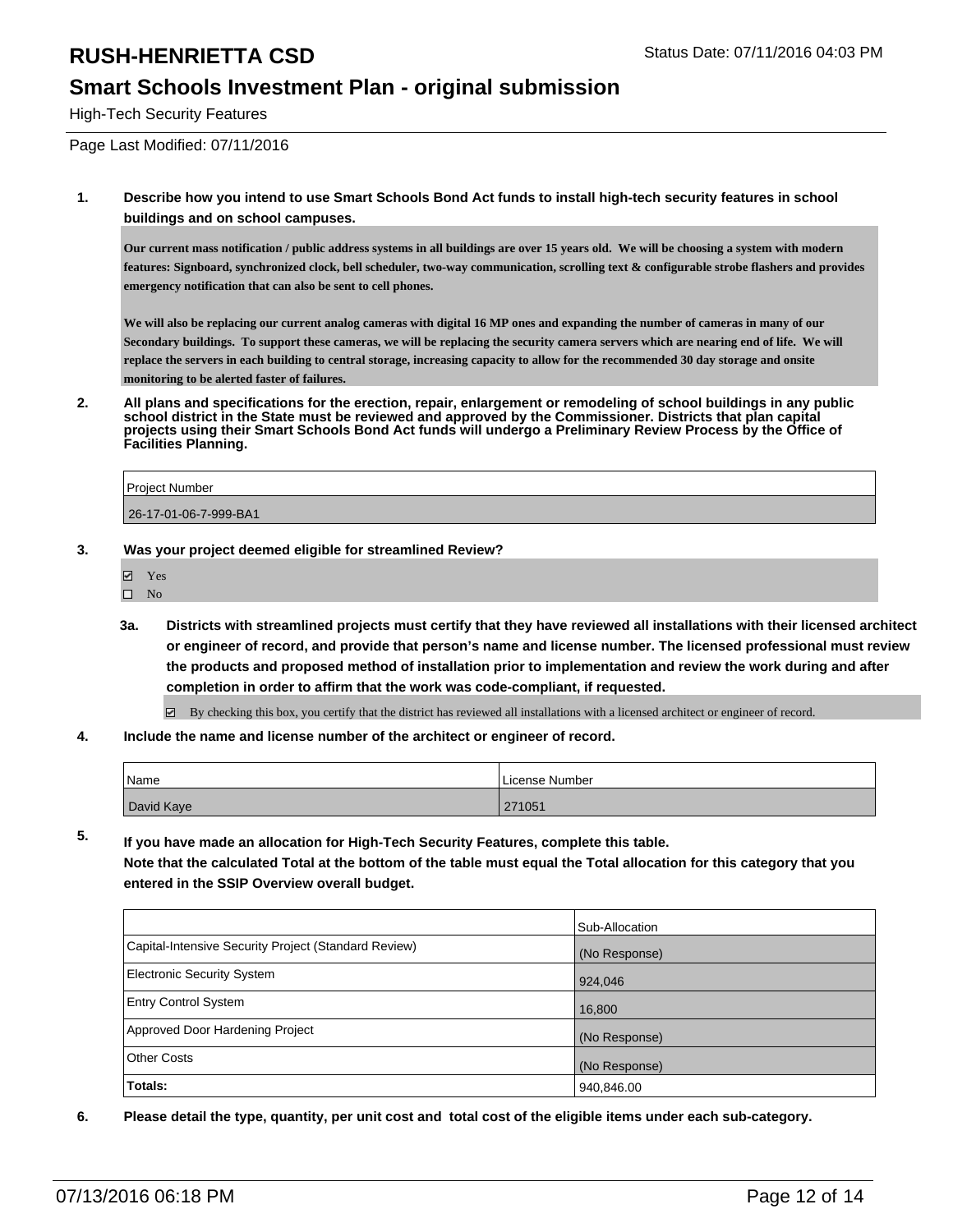# **Smart Schools Investment Plan - original submission**

High-Tech Security Features

Page Last Modified: 07/11/2016

| Select the allowable expenditure<br>type.<br>Repeat to add another item under<br>each type. | Item to be purchased                                                                                                                 | Quantity | Cost per Item | <b>Total Cost</b> |
|---------------------------------------------------------------------------------------------|--------------------------------------------------------------------------------------------------------------------------------------|----------|---------------|-------------------|
| <b>Electronic Security System</b>                                                           | Vollmer VoIP/Paging/IP Clock System                                                                                                  | 1        | 110,970       | 110,970           |
| <b>Electronic Security System</b>                                                           | <b>Digital Security Cameras</b>                                                                                                      | 32       | 2,406         | 77,000            |
| <b>Electronic Security System</b>                                                           | 16 MP Exterior Zoom Security<br>Cameras                                                                                              | 15       | 9,666         | 145,000           |
| <b>Electronic Security System</b>                                                           | Centralized Video Storage Server                                                                                                     | 1        | 157,000       | 157,000           |
| <b>Electronic Security System</b>                                                           | Avigilon Video Management System<br>Software and Enterprise license for up<br>to 24 camera channels and unlimited<br>viewing clients | 47       | 1,430         | 67,210            |
| <b>Electronic Security System</b>                                                           | <b>Security Intrusion System</b>                                                                                                     | 2        | 10,129        | 20,258            |
| <b>Entry Control System</b>                                                                 | <b>Access Controlled Door with ADA</b><br>upgrades                                                                                   | 12       | 1,400         | 16,800            |
| <b>Electronic Security System</b>                                                           | Sherman Elementary VolP/Paging/IP<br><b>Clock System</b>                                                                             | 1        | 107,878       | 107,878           |
| <b>Electronic Security System</b>                                                           | Senior High School VolP/Paging/IP<br><b>Clock System</b>                                                                             | 1        | 221,940       | 221,940           |
| <b>Electronic Security System</b>                                                           | Avigilon Video Management System<br>Software Commissioning                                                                           | 1        | 16,790        | 16,790            |